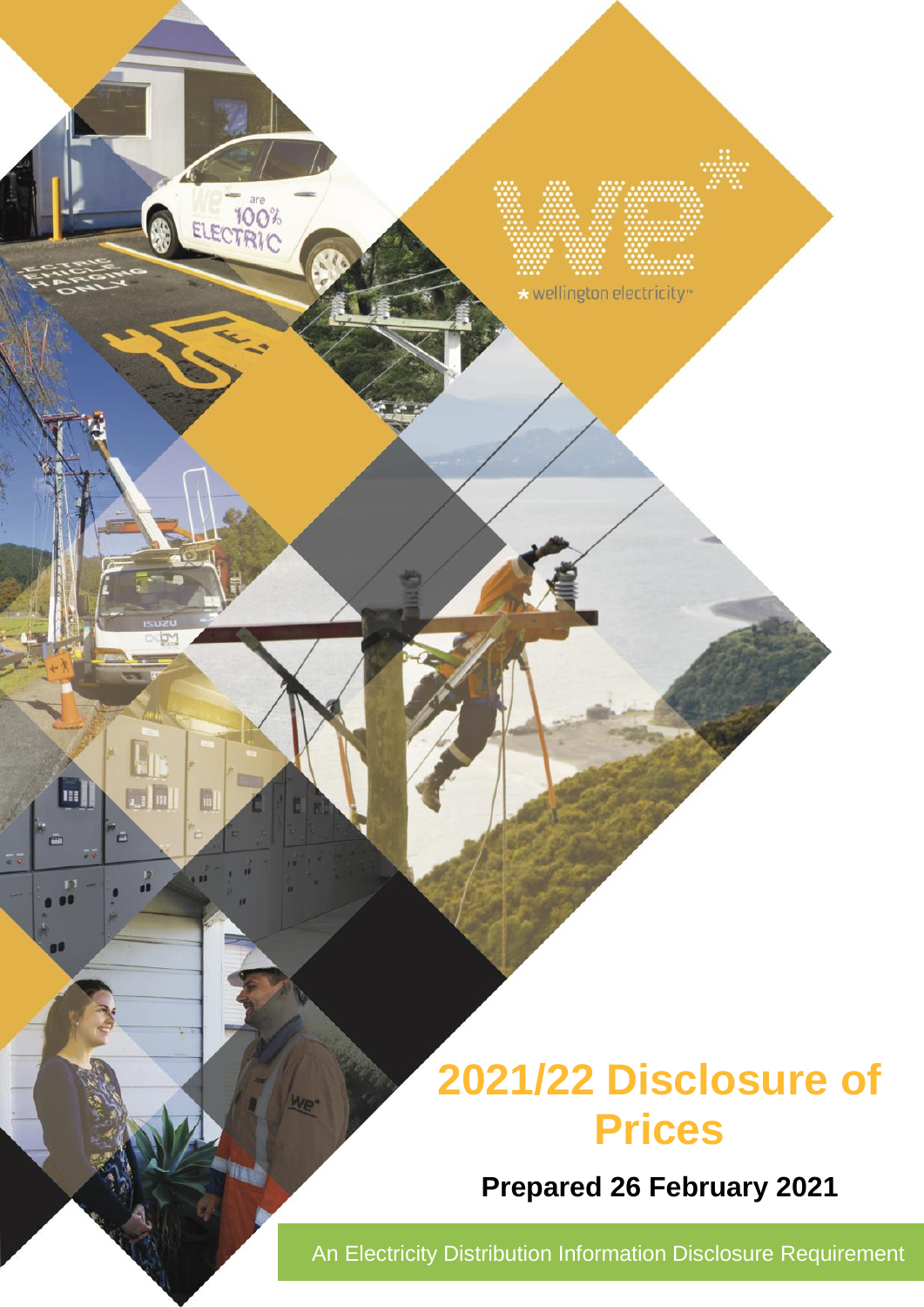

# **1 Disclosure requirements**

This document has been prepared to comply with the following requirements in the Electricity Distribution Information Disclosure Determination 2012:

#### *Disclosure of prices*

- *2.4.18 Every EDB must at all times publicly disclose-*
	- *(1) Each current price expressed in a manner that enables consumers to determine-*
		- *(a) the consumer group or consumer groups applicable to them;*
		- *(b) the total price for electricity lines services applicable to them;*
		- *(c) the prices represented by each price component applicable to them;*
		- *(d) the amount of each current price that is attributable to transmission charges;*
	- *(2) The number (or estimated number) of consumers which must pay each price;*
	- *(3) The date at which each price was or will be first introduced;*
	- *(4) The price that was payable immediately before each current price (if any) expressed in the manner referred to in subclause (1) above.*
- *2.4.19 Every EDB must, at least 20 working days before changing or withdrawing a price or introducing a new price that is payable by 5 or more consumers-*
	- *(1) Publicly disclose-*
		- *(a) the information specified in clause 2.4.18 above in respect of that price;*
		- *(b) an explanation of the reasons for the new price or the changed or withdrawn price;*
	- *(2) In addition, either-*
		- *(a) give written notice to each consumer by whom that price is, or in the case of a withdrawn price would have been, payable, including the information specified in clause 2.4.18 above in respect of that price; or*
		- *(b) notify consumers in the news section of either-*
			- *(i) 2 separate editions of each newspaper; or*
			- *(ii) news media accessible using the internet that is widely read by consumers connected to EDB's network;*
		- *(c) notification under subclause (2)(b) above must provide details of the price, including-*
			- *(i) the changed price alongside the immediately preceding price applicable; and*
			- *(ii) contact details where further details of the new or changed price can be found including the URL of the EDB's publicly accessible website.*
- *2.4.20 Every EDB must, in respect of-*
	- *(1) All new prices payable; or*
	- *(2) In the case of withdrawn prices, the prices which would have been payable;*

*by 4 or fewer consumers, at least 20 working days before introducing a new price, give written notice to each consumer by whom that price is payable, the information specified in clause 2.4.18 above in respect of that price.* 

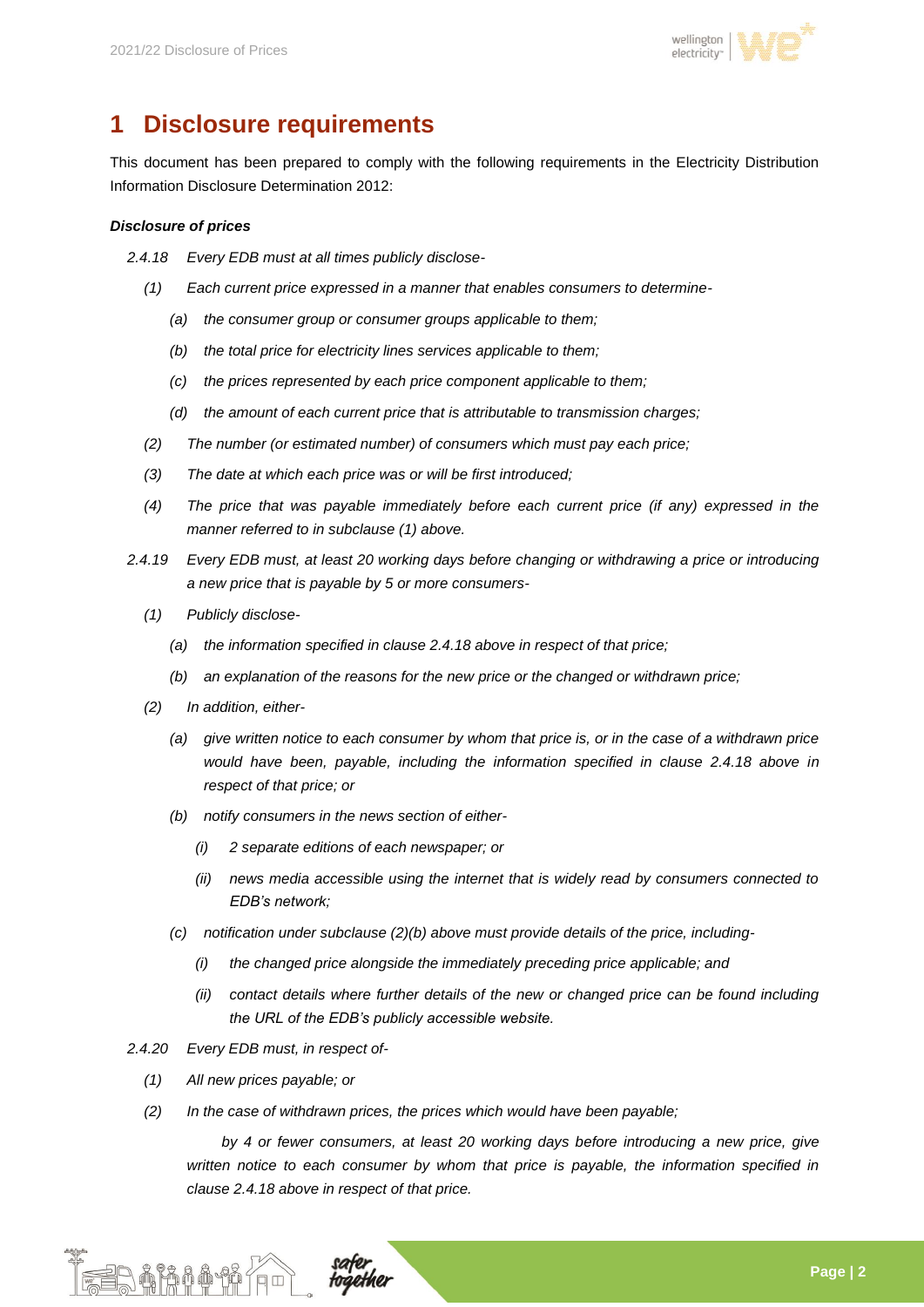

# **2 Summary of changes to pricing structures**

### **2.1 Residential ToU prices**

Wellington Electricity Lines Limited (**WELL**) will be applying time of Use (**ToU**) prices from 1 April 2021 to all residential consumers. WELL would like to thank retailers for participating in the ToU consultation process and providing feedback to the proposed eligibility criteria and migration process. WELL carefully considered all retailer submissions before finalising the residential ToU eligibility criteria.

#### **2.1.1 Eligibility criteria**

Alternative prices will be available for meters that cannot provide the half hour data needed to calculate ToU prices. The alternative prices reflect the current anytime variable price structure. The eligibility for the 'alternative pricing', are:

- Consumers who do not have communicating smart meters that record consumption data in 30 minute time periods needed to calculate ToU prices.
- ICPs with intermittent or stopped communications,
- Retailers who do not have smart meter agreements with meter providers,
- Retailers who need validation process and billing system upgrades to process half hour consumption data needed to calculate ToU prices.

Details of the eligibility criteria are provided in the Network Pricing Schedule which can be found on WELL's website. WELL does expect that retailers will correct issues which prevent data being provided in half hour increments. In time, only those ICPs who do not have communicating smart meters will be exempt from ToU prices.

#### **2.1.2 Pricing categories**

WELL has also made changes to the ToU price categories to reduce retailer and WELL's administration costs. The final price categories are provided Network Pricing Schedule which can be found on WELL's website.

#### **2.1.3 Residential ToU pricing structure**

WELL will apply its current ToU pricing structure which is currently offered as a pricing option. Our residential ToU pricing structure reflects demand patterns *and* aligns with other network distribution ToU structures. Aligning pricing structures with other networks will help minimise implementation costs for retailers. Our ToU pricing structure is summarised in [Figure 1.](#page-3-0)



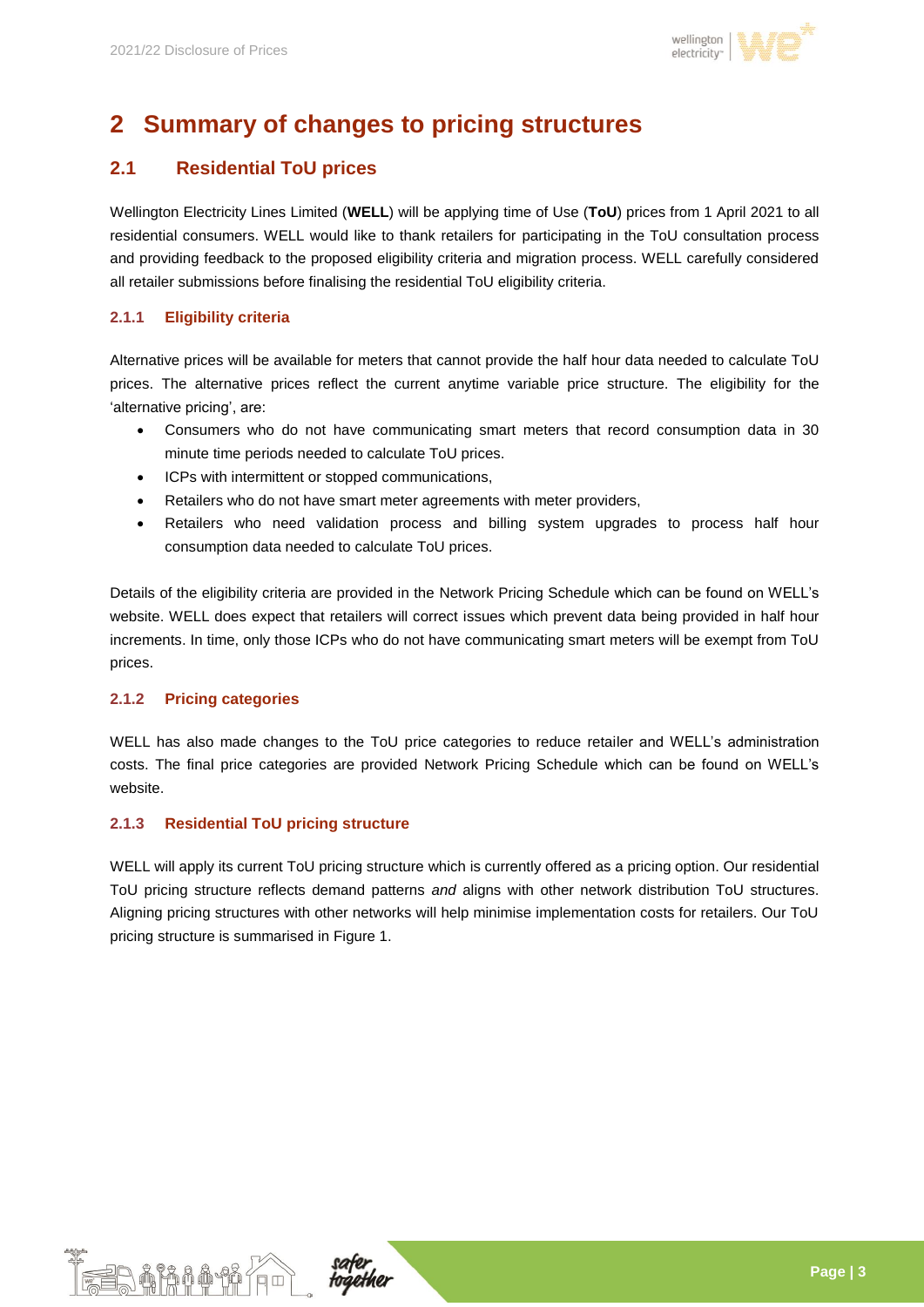

#### <span id="page-3-0"></span>Figure 1 - ToU price structure

| <b>Design</b><br>parameter | <b>Industry</b><br>standard? | <b>Approach</b>                                          | <b>Comment</b>                                                                                                                                                                                                                                                                                                                                              |
|----------------------------|------------------------------|----------------------------------------------------------|-------------------------------------------------------------------------------------------------------------------------------------------------------------------------------------------------------------------------------------------------------------------------------------------------------------------------------------------------------------|
| Hourly Pattern             | Y                            | AM peak = $7$ to 11<br>PM peak = $5$ to 9<br>No shoulder | A shoulder period has not been included as<br>consumers changing their 'discretionary' load<br>are most likely to do this using timers on<br>appliances (e.g. EV charging, or dishwashers)<br>and are unlikely to discriminate between a peak<br>and shoulder. In addition, a daytime shoulder<br>will over-signal the value of midday solar<br>production. |
| <b>Weekly Pattern</b>      | Y                            | No peak periods on<br>weekends                           | Low-cost weekend concept is relatively simple<br>for consumers to understand and adjust to.                                                                                                                                                                                                                                                                 |
| Seasonal Pattern           | Y                            | Consistent<br>signals<br>year-round                      | Seasonal pattern adds complexity (for supply<br>chain and consumers) and exacerbates winter<br>hardship for vulnerable consumers<br>energy<br>facing budgeting challenges.                                                                                                                                                                                  |

[Figure 2](#page-3-1) below illustrates the residential ToU pricing structure.

<span id="page-3-1"></span>Figure 2 – Residential ToU pricing structure



[Figure 3](#page-4-0) illustrates the ToU structures being offered by different distribution networks. WELL's ToU structure aligns with the five other networks serving the majority of the New Zealand residential consumer market. It is also consistent with our existing EV and battery pricing structures and with the structure the Electricity Network Association are proposing to include in its 'pricing menu'<sup>1</sup>.

 1 The pricing menu proposes a set of standard pricing structures designed to align distribution prices.

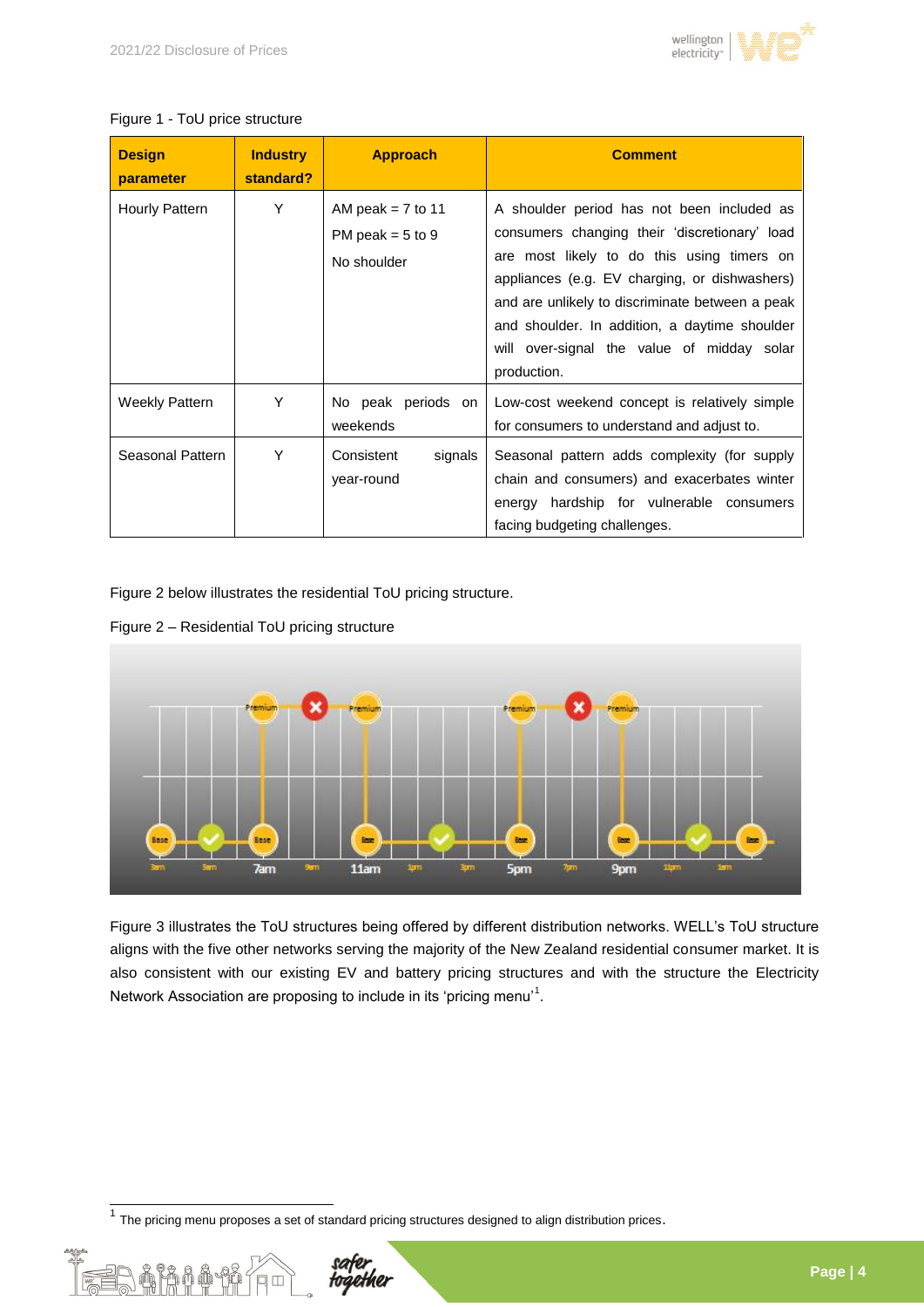



#### <span id="page-4-0"></span>Figure 3 - ToU structures aligned with WELL's residential ToU prices<sup>2</sup>

[Figure 4](#page-4-1) compares the standard time periods against demand patterns on our network. The residential ToU structure is a good match to the Wellington region's demand patterns.



<span id="page-4-1"></span>Figure 4 - Illustrating the peak pricing period's alignment with peak demand

ToU unit rates have been designed so that the pricing signals are consistent with WELL's existing prices and its unit rates for ripple control. A common fixed charge has been used for all residential consumers, with the exception of the low fixed charge restrictions which WELL will continue to apply in accordance with the applicable rules, noting that the current low fixed user restrictions are expected to change as a result of the Electricity Price Review recommendations.

 2 The assessment against other network process was based on 1 April 2019 prices.

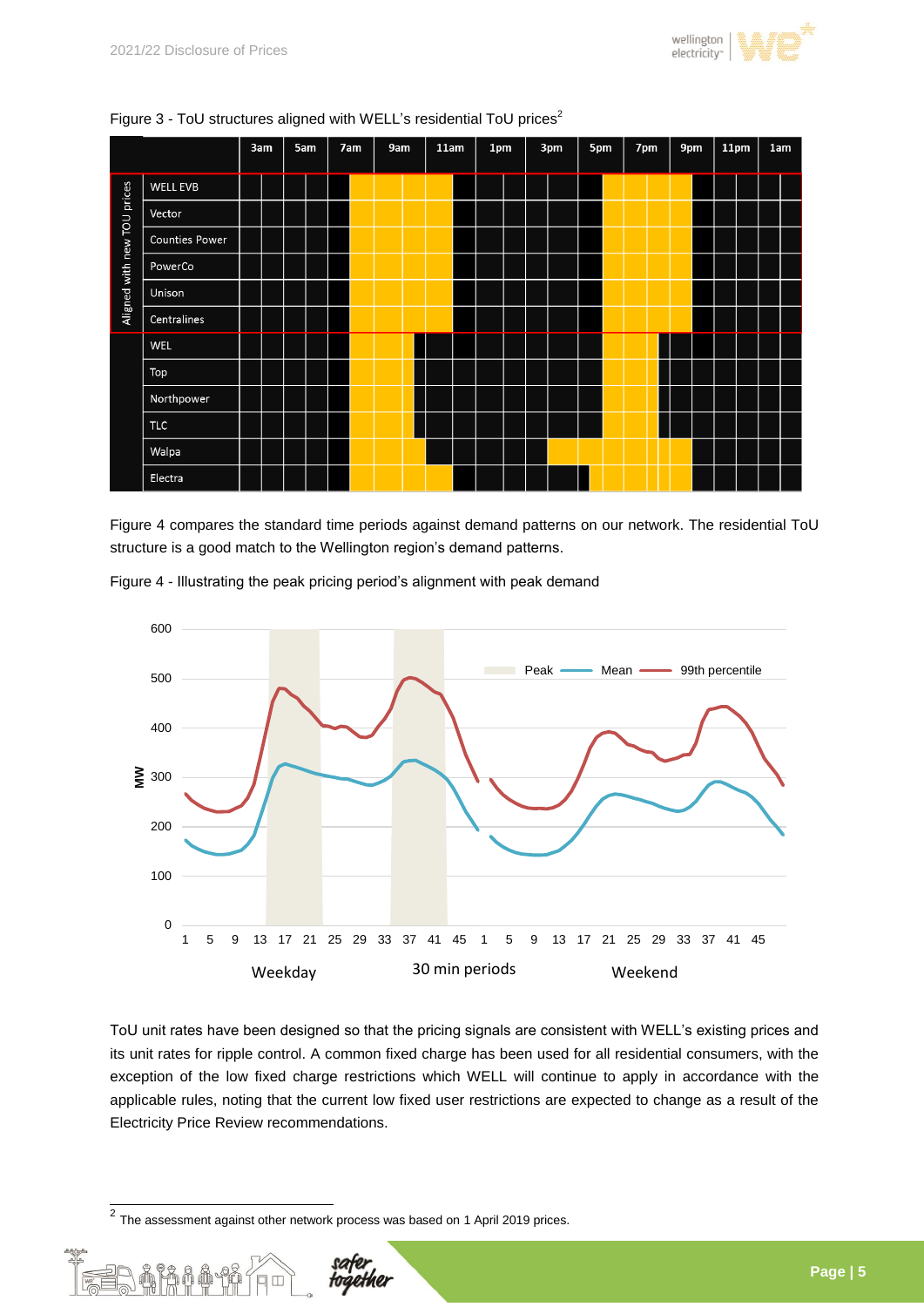

ToU prices will not be applied to dedicated control prices as dedicated control prices are already low to reflect that this tariff provides WELL with the ability to move the supply of energy during peak demand periods.

Residential ToU prices and their eligibility criteria are provided in the 2021/22 Network Pricing Schedule along with all of WELL's prices. The 2021/22 Network Pricing Schedule which can be found on WELL's website.

## **3 Consumer groups**

This section sets out the rationale and criteria for our consumer groups.

#### **3.1 Defining consumer groups**

WELL has adopted the following consumer groups for pricing purposes:

- Standard contracts:
	- o Residential Low User (RLU);
	- o Residential Standard User (RSU);
	- o Residential Low User EV and Battery Storage (RLUEVB);
	- o Residential Standard User EV and Battery Storage (RSUEVB);
	- o Residential Low User Time of Use (RLUTOU);
	- o Residential Standard User Time of Use (RSUTOU);
	- o General Low Voltage Connection (GLV);
	- o General Transformer Connection (GTX); and
	- o Unmetered (G).
- Non-standard contracts.

Consumers are grouped by voltage level connection, end use, and their utilisation of electricity assets. As an example, the General Transformer Connection group does not make use of the low voltage (LV) reticulation network, as it connects directly to the high voltage network via a dedicated transformer.

Our Price Schedule is provided in Appendix 1 (called Wellington Electricity Lines Charges Notice from 1 April 2021) sets out prices for the 2021/22 year for the standard contract consumer groups. Non-standard contract consumer groups are notified directly of their pricing.

The criteria used by WELL to allocate consumers to consumer groups is as follows:

#### **3.1.1 Residential (including EVB and Time of Use)**

The Residential consumer groups are consistent with the definition of "Domestic consumer" in the Low Fixed Charge Regulations, where the primary use of the point of connection is a home not normally used for any business activity. Consumers in these groups almost exclusively are connected to the LV Network, place similar capacity demands on the network, and can use night boost<sup>3</sup> and controlled<sup>4</sup> tariffs, provided they have the required metering, dedicated interruptible load and meet other eligibility criteria.

 $4\overline{4}$  A controlled supply is a supply that allows WELL to control energy supply to permanently wired appliances, such as hot water cylinders. The load control associated with a controlled supply is not operated based on specific daily times.



 3 Night boost is a separately metered supply to permanently wired appliances, such as night store heaters, which are switched on and off at specific times. Night boost supply will be switched on during the night period (11pm to 7am) and for a minimum two hour boost period during the day (generally between 1pm to 3pm). Customers on EVB plans are not eligible for night boost pricing.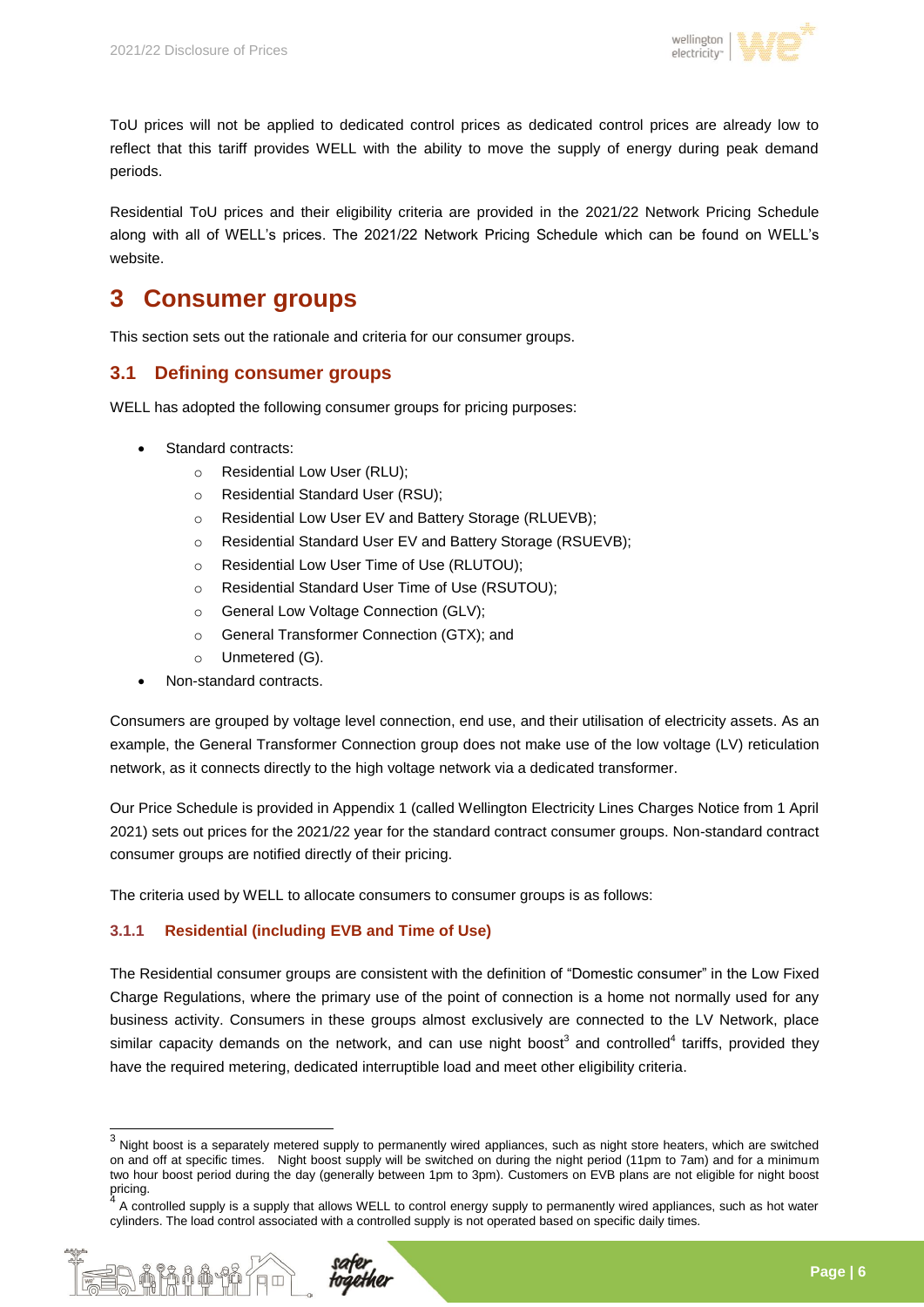

WELL has three types of residential prices – (1) ToU prices that signal peak congestion periods, (2) an alternative price for residential consumers who do not have meters that can provide the data to calculate ToU prices and (3) ToU prices for EV and battery customers. Each of the three types of prices has a low user and standard user variant, resulting in six residential price category's in total. The residential price categories are:

| <b>Price category</b>                                                       | <b>Price</b><br>category<br>code | <b>Purpose</b>                                                                                                                                                                                                                           |  |  |  |
|-----------------------------------------------------------------------------|----------------------------------|------------------------------------------------------------------------------------------------------------------------------------------------------------------------------------------------------------------------------------------|--|--|--|
| Residential Low User<br>Time of Use                                         | <b>RLUTOU</b>                    | ToU prices signal peak and off peak periods of network demand.<br>These are our standard residential consumer prices that most                                                                                                           |  |  |  |
| <b>Residential Standard</b><br>User Time of Use                             | <b>RSUTOU</b>                    | residential consumers will be on. Lower off peak prices encourage<br>consumers to use energy away from the more expensive peak<br>periods. Customers who move their energy use away from peak<br>periods will benefit from lower prices. |  |  |  |
| <b>Residential Low User</b>                                                 | RLU                              | Alternative prices for consumers that do not have meters that can                                                                                                                                                                        |  |  |  |
| <b>Residential Standard</b><br>User                                         | <b>RSU</b>                       | provide the half hour data needed to calculate ToU prices. We<br>estimate that about 10% of consumers will need these price<br>categories.                                                                                               |  |  |  |
| <b>Residential Low User</b><br>Electric Vehicle &<br><b>Battery Storage</b> | <b>RLUEVB</b>                    | These price categories are legacy ToU prices for Electric Vehicle and<br>Battery consumers. These prices operate in the same way as the ToU<br>prices but have different price levels. In the future we expect to                        |  |  |  |
| <b>Residential Standard</b><br>User Electric Vehicle<br>& Battery Storage   | <b>RSUEVB</b>                    | combine these prices with residential ToU prices and offer an<br>alternative manage charging price for EV and Battery consumers at a<br>similar price level as the current EV and Battery ToU prices.                                    |  |  |  |

A low user (Residential Low User, Residential Low User Electric Vehicle and Battery and Residential Low User Time of Use) is a residential consumer who consumes less than 8,000 kWh per year and who is on a low fixed charge retail pricing plan. The Low Fixed Charge Regulations require electricity distribution businesses (EDB's) to offer a pricing plan to domestic low users with a fixed price of no more than 15 cents per day.

A standard user (Residential Standard User, Residential Standard User Electric Vehicle and Battery and Residential Standard User Time of Use) is a residential consumer who consumes more than 8,000 kWh per year.

Time of Use prices (Residential Low User Time of Use and Residential Standard User Time of Use) apply to all residential customers – these are our primary residential price category's. Time of Use prices provide customers with the opportunity to save money by changing when they use energy to less congested period of the day. To be eligible for Time of Use, a customer must be a residential customer as defined in WELL's Pricing Methodology Disclosure. A customer must also have an advanced meter with reliable communication (AMI meters that provide usage in half hour increments). This is required to allow different prices to be applied to different times of the day.

Customers who do not have an advanced meter with reliable communication are eligible for the alternative Residential Low User and Residential Standard default price categories. These alternative prices do not need data in half hour increments.

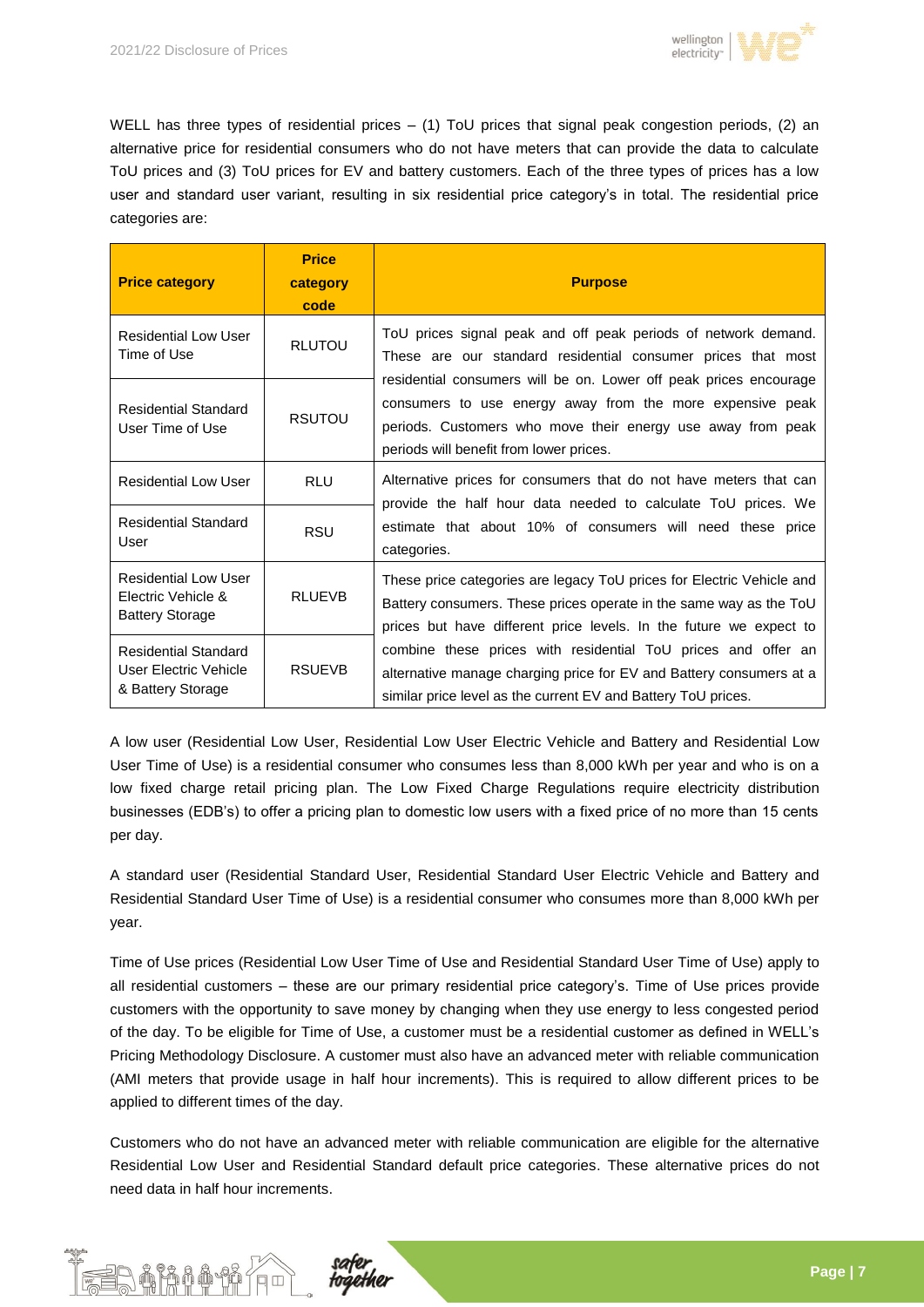

See the Network Pricing Schedule (which can be found on WELL's website) for details around eligibility for the different residential prices.

Previously, Time of Use was only available to registered Electric Vehicles (EV) which met capacity specifications and households with a smart meter. The new Time of Use category does not have the same restrictions and will enable a wider range of customers to save money if they change move their energy use to off peak periods of the day<sup>5</sup>. Managing congestion on the Wellington network supports the electrification of New Zealand's vehicle fleet and industrial processes – essential steps to achieving New Zealand's zero carbon targets.

WELL will continue to offer EVB pricing to EV and Battery consumers. When EV prices were introduced in 2016, the unit rates were set lower than would normally be available to customers with Uncontrolled or Allinclusive metering configurations. The lower rate was intended to help support the introduction of what was at the time was a relatively new technology by partially offsetting the high purchase price of EVs.

Only private owners of Electric Vehicles (EV) with a battery capacity of 12kWh and above and/or household battery systems of 4kWh capacity and above, who also have a smart meter, are eligible for the EV and battery price plans RLUEVB and RSUEVB. For electric vehicle eligibility, only private PHEV and private registered EVs qualify for this plan. Scooters or bikes do not qualify. RLUEVB and RSUEVB are optional plans and customers can choose the Residential ToU price categories.

WELL is trialling new technology to allow the charging of EV's to be managed when the network is congested and will consider new prices for this service in the future for customers with EV's.

#### **3.1.2 General Low Voltage Connection**

The General Low Voltage Connection group is connected to the LV network with a connection capacity of up to 1500kVA, where the premises are a non-residential site used for business activity (e.g. a shop or a farm).

#### **3.1.3 General Transformer Connection**

The General Transformer Connection group includes consumers who receive supply from a transformer, owned by WELL and dedicated to supplying a single consumer, where the premises is a non-residential site used for business activity.

#### **3.1.4 Voltage and asset distinctions**

The following figure depicts the relationship between consumer groups, load and asset utilisation characteristics.

 5 This assumes that a consumer uses a retailer that offers Time of Use prices.

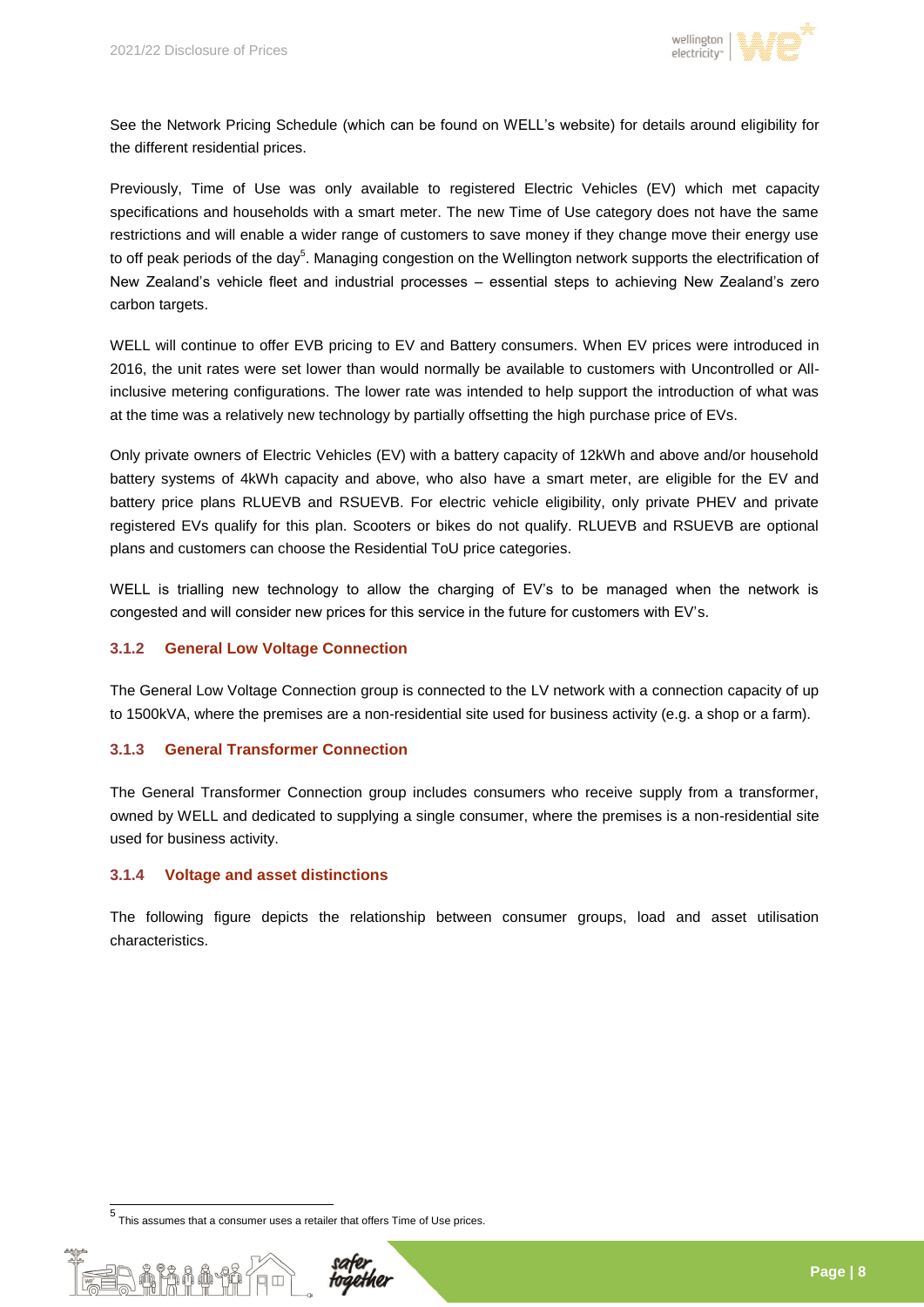

| <b>Connection asset</b><br>characteristics | <b>Unmetered</b> | <b>Residential</b> | <b>General Low</b><br><b>Voltage</b> | <b>General</b><br><b>Transformer</b> | Non-<br><b>Standard</b> |
|--------------------------------------------|------------------|--------------------|--------------------------------------|--------------------------------------|-------------------------|
| $<1$ kVA                                   | $\checkmark$     |                    |                                      |                                      |                         |
| $\leq$ 15kVA                               |                  | $\checkmark$       | $\checkmark$                         | $\checkmark$                         |                         |
| $>15kVA$ & $\leq$ =69kVA                   |                  |                    | $\checkmark$                         | $\checkmark$                         |                         |
| $>69kVA$ & $\leq$ 138kVA                   |                  |                    | $\checkmark$                         | $\checkmark$                         |                         |
| $>138kVA$ & $\leq 300kVA$                  |                  |                    | $\checkmark$                         | $\checkmark$                         |                         |
| >300kVA & <= 1500kVA                       |                  |                    | ✓                                    | ✓                                    |                         |
| >1500kVA                                   |                  |                    |                                      | ✓                                    |                         |
| Low voltage                                | $\checkmark$     | $\checkmark$       | ✓                                    | $\checkmark$                         |                         |
| <b>Transformer</b>                         | $\checkmark$     | ✓                  | ✓                                    | $\checkmark$                         | ✓                       |
| <b>High voltage</b>                        |                  |                    |                                      | $\checkmark$                         | $\checkmark$            |
| <b>Dedicated assets</b>                    | ✓                |                    |                                      | $\mathcal{I}^7$                      | .⁄8                     |

Figure 5 - Consumer group and load characteristics

#### **3.1.5 Distributed generation**

WELL also has a distributed generation (DG) price. While not classified specifically as a consumer group in the Disclosure of Prices or Network Pricing Schedule (both documents can be found on WELL's website), we have created a zero charge against each plan. The primary reason for these charges is to record the volume of generation on the network for market reconciliation purposes. This information is also used to monitor uptake of DG connections on the network to assess their impact on network infrastructure and operations.

#### **3.1.6 Non-standard contracts**

The non-standard contracts group is made up of consumers who have atypical connection characteristics. For non-standard consumers, a confidential agreement exists between WELL and the individual consumer which sets out the terms and conditions for the supply of the electricity lines services including the price.

<sup>8&</sup>lt;br>Dedicated network assets



 6 Streetlight circuits 7 Transformers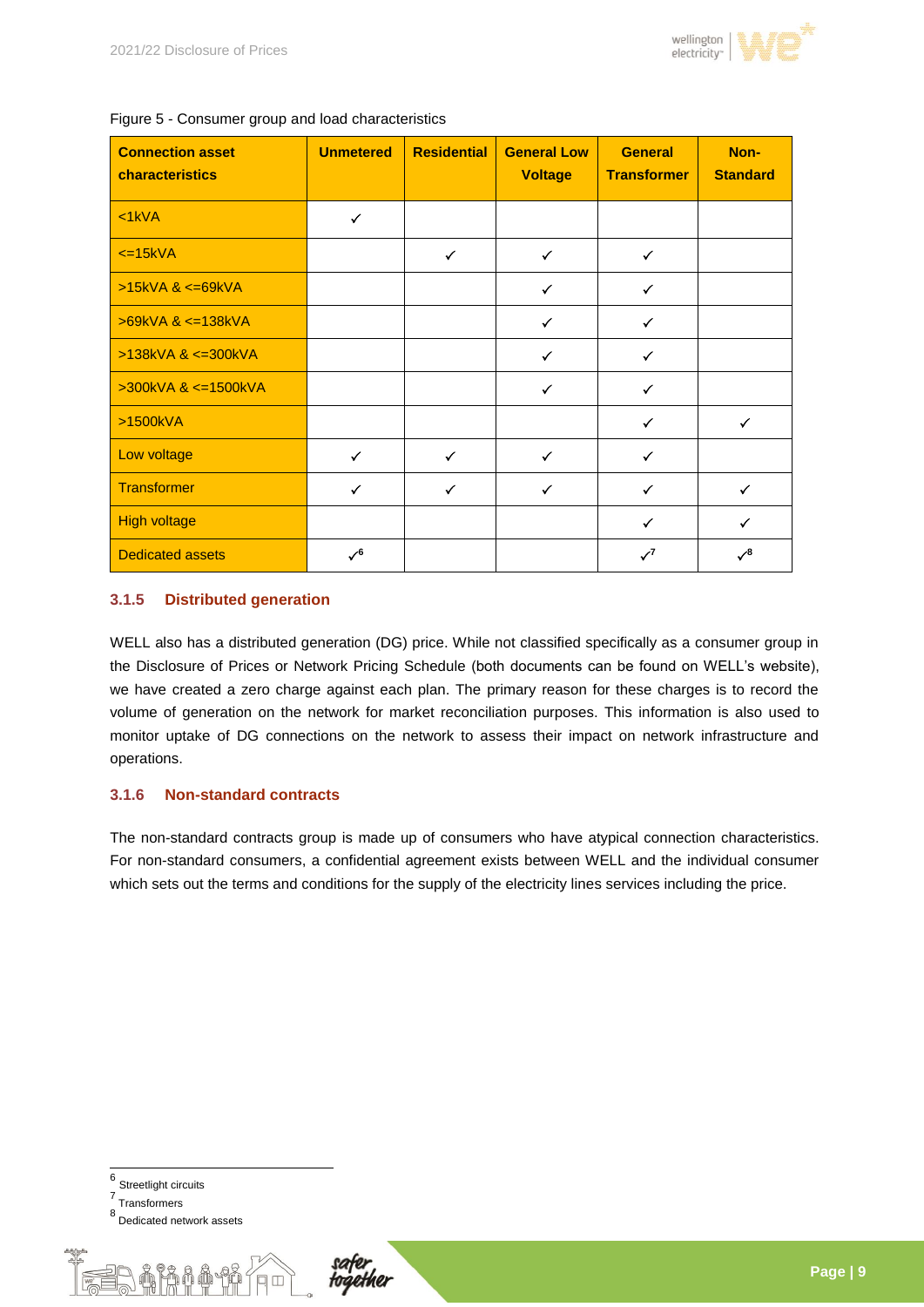

In accordance with its Customer Contributions Policy<sup>9</sup>, WELL uses the following criteria to determine if a non-standard contract is appropriate:

- The consumer represents an unusual credit risk; or
- The consumer wants to reserve future network capacity; or
- There are unusual asset ownership or demarcation issues; or
- The consumer and/or WELL wishes to contract for additional services not covered in standard contracts; or
- The site to be connected has unusual locational or security issues; or
- Any other unusual circumstances that WELL, at its discretion, considers to warrant the use of a nonstandard rather than standard contract.

#### **3.1.7 Unmetered**

The Unmetered consumer group includes consumers who do not have any metering because the cost of metering is prohibitive relative to their consumption. This includes streetlights, bus shelters, traffic lights etc.

### **4 Change in prices from 2020/21 disclosure**

Prices for all consumers are set in accordance with the Input Methodologies defined by the Commerce Commission in the Electricity Distribution Services Default Price-Quality Path (Wellington Electricity transition) Amendments Determination 2020 (**DPP Determination 2020**). The DPP Determination 2020 allows WELL to recover a net allowable revenue for the 1 April 2021 to 31 March 2022 assessment period of \$91.1m. They also define how pass-through and recoverable costs are treated.

In 2021/22 WELL will be starting a new regulatory period and will move from the Customised Price Path to the Default Price Path. 2021/22 prices are based on the starting regulatory allowances provided by the DPP Determination 2020 and changes in pass-through and recoverable costs. Changes from 2020/21 prices include:

- New starting regulatory allowances provided by the DPP3 Determination<sup>10</sup>
- Transpower transmission costs;
- Pass-through costs;
- Other recoverable costs; and
- Cost of supply allocations.

Prices for residential consumers are also adjusted to comply with the LFC Regulations.

The figure below summarises the change in lines charges for the 1 April 2021 to 31 March 2022 regulatory year compared to the previous year. The percentage change is calculated as a weighted average of all prices.

<sup>10&</sup>lt;br>10 As defined in Electricity Distribution Services Default Price-Quality Path Determination 2020



 9 Available at[: www.welectricity.co.nz/disclosures/customer-contributions/](http://www.welectricity.co.nz/disclosures/customer-contributions/)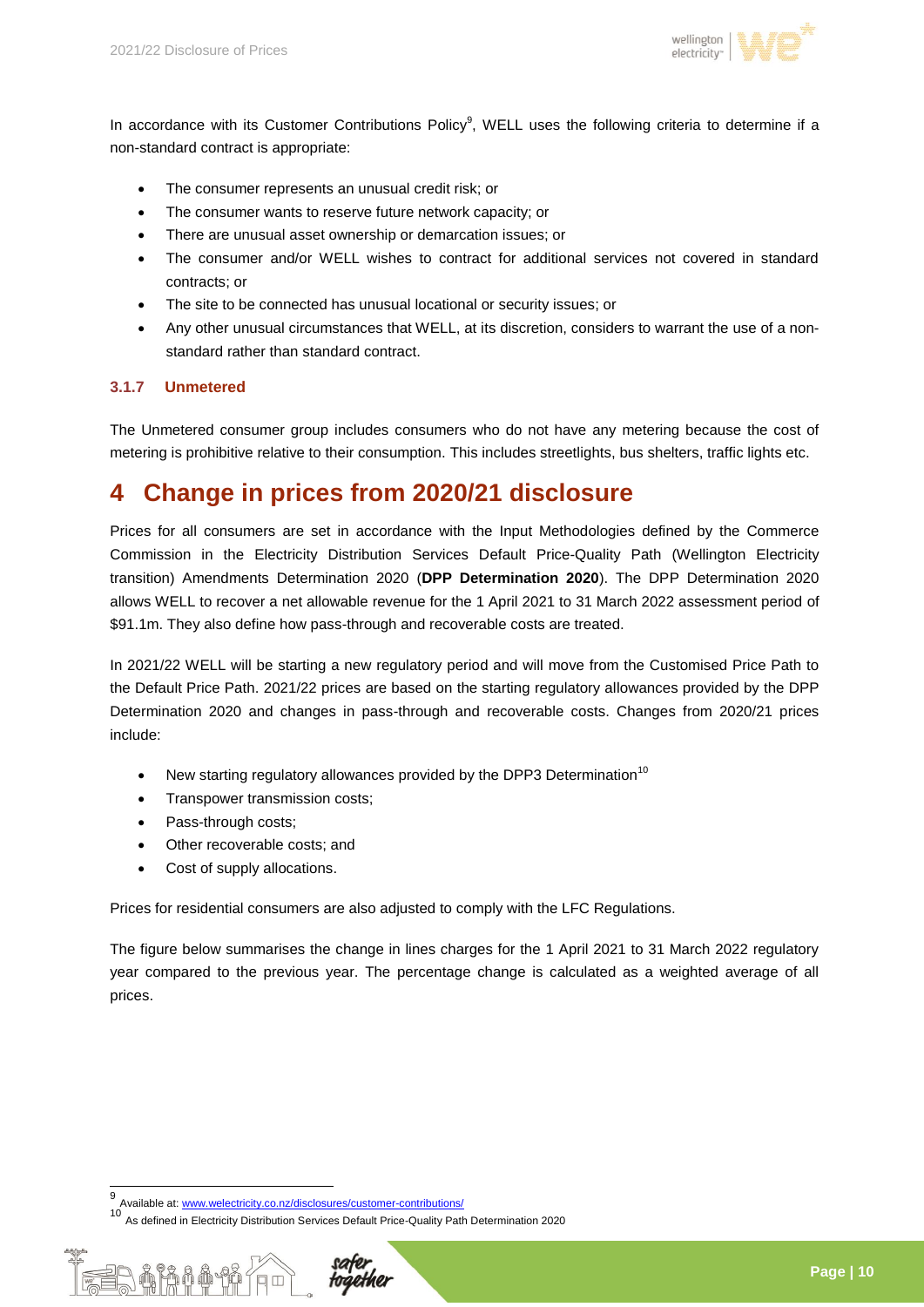

#### Figure 6 - Change in delivery charge

| <b>Price change element</b>                                                               | Contribution to total average change in delivery<br>charges |  |  |
|-------------------------------------------------------------------------------------------|-------------------------------------------------------------|--|--|
| Change in allowances (from the 2020/21 CPP<br>allowance to the 2021/22 DPP allowance)     | $-0.4%$                                                     |  |  |
| Transpower transmission charges                                                           | 1.0%                                                        |  |  |
| ACOT charges                                                                              | 0.1%                                                        |  |  |
| Pass-through costs (rates, levies etc.)                                                   | $-0.1%$                                                     |  |  |
| Other recoverable costs (incl. wash-ups, incentives<br>and pass-through balance movement) | 5.2%                                                        |  |  |
| Total change in costs                                                                     | 5.8%                                                        |  |  |
| Volume changes                                                                            | $-0.4%$                                                     |  |  |
| Total weighted average price change                                                       | 5.4%                                                        |  |  |

#### **4.1 Electricity line charge schedule**

In accordance with clause 2.4.18, WELL's Electricity lines charges are provided in Appendix 1. Prices apply from 1 April 2021 to 31 March 2022.

WELL's electricity delivery prices exclude the following:

- The provision of Metering Equipment or Load Management equipment which is located at the Point of Connection to the Electricity Network;
- The cost of the End-Consumer Fittings; and
- Goods and Services Tax (GST).

#### **4.2 Description of price components**

WELL's prices are comprised of two key components:

- 1. Distribution price component Revenue collected from this component of prices are set by the Commerce Commission and ensures that the business recovers what the Commission determines as a sufficient return on an efficient level of forecast operating and capital expenditure.
- 2. Pass-through and recoverable cost price component relates to charges incurred by WELL from third parties as part of running the distribution network which are passed through to customers at cost, Other recoverable costs are also included in this price component. Specific compoments include:
	- i. **Transpower transmission charges**: These are charges payable to the national electricity grid operator, Transpower, to transport energy from generators to WELL's network. This includes connection charges, interconnection charges and new investment agreement charges. WELL passes these charges onto consumers at cost.



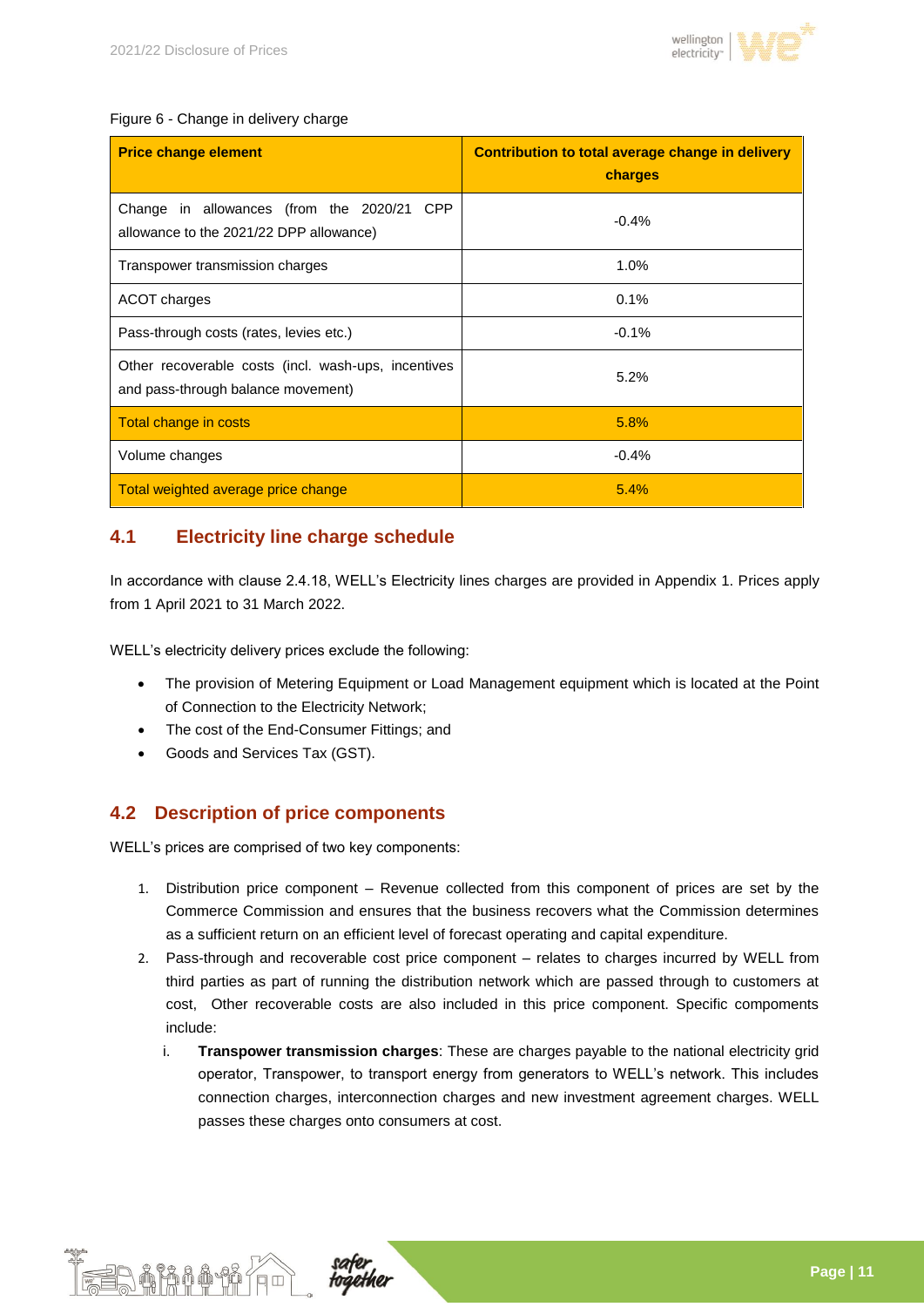

ii. **Avoided Cost of Transmission (ACOT)**: WELL pays ACOT charges to large distributed generators (injection capacity of 200kVA or greater) within WELL's network in recognition that these generators may cause WELL to avoid Transpower charges. These distributed generators reduce WELL's reliance on Transpower's transmission grid at peak times as peak demand is partly served through these distributed generators. WELL recognises these Transpower savings by paying an ACOT payment to the local distributed generator and WELL in turn pass these charges on to consumers at cost.

ACOT charges can fluctuate significantly depending on how much the distributed generation contributes to reducing coincident demand on the network in line with the lower North Island transmission peaks.

- iii. **Pass-through costs:** This includes Local Council rates, Commerce Commission levies, Electricity Authority levies and Utilities Disputes Limited levies. WELL passes on these charges to consumers at cost.
- iv. **Other recoverable costs:** Other recoverable costs include items such as regulatory wash-ups and incentives which are allowed to be recovered or passed back through prices under the DPP.

Lines charges represent around 30-40% of the total electricity bill paid by consumers. However, consumers should be aware that energy retailers will package up our prices into their own retail offerings and the actual impact on consumer electricity bills will vary according to price plans, consumption and the extent to which energy retailers pass through WELL's network prices. Consumers should check with their energy retailer if they wish to further understand the actual impact on their total electricity bill.

# **5 Public disclosure of 2021/22 prices**

In accordance with clause 2.4.19(2)(b) 2021/22 prices were publicly disclosed as required by regulation. A summary of prices will be advertised in the Dominion Post hardcopy edition on 27 February 2021 and will be advertised on the Stuff website from 27 February 2021.

In accordance with clause 2.4.20, WELL notified consumers on Non-standard individual contracts of price changes in writing on 29 January 2021. Price changes for these customers are guided by contractual agreements which may not coincide with standard price changes.



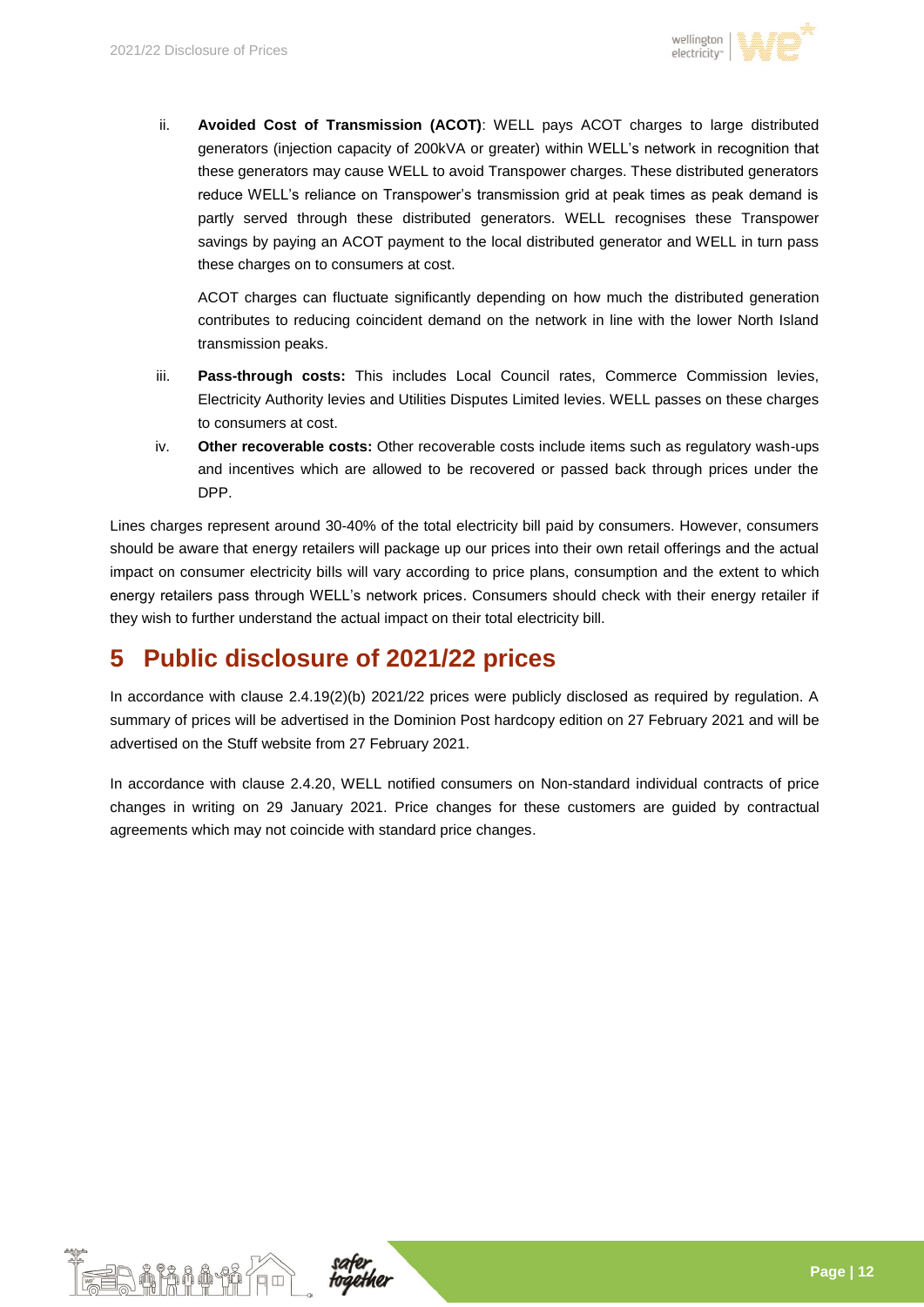

### **Appendix 1: WELL's electricity delivery price schedule** 1 April 2021 to 31 March 2022<sup>11</sup>

Delivery charges applicable 1 April 2021 – 31 March 2022<sup>12</sup>

|                                    |                                                                                   |              |                                                                                | <b>1 April 2021</b>          |                                                   |                          |
|------------------------------------|-----------------------------------------------------------------------------------|--------------|--------------------------------------------------------------------------------|------------------------------|---------------------------------------------------|--------------------------|
| Code                               | <b>Description</b>                                                                | <b>Units</b> | <b>Estimated numbers</b><br>of consumers as at<br>31 January 2021 <sup>1</sup> | <b>Distribution</b><br>price | <b>Transmission</b><br>and pass-<br>through price | <b>Delivery</b><br>price |
| <b>Residential</b>                 |                                                                                   |              |                                                                                |                              |                                                   |                          |
| <b>RLU-FIXD</b>                    | Residential low user daily                                                        | \$/con/day   | 83,210                                                                         | 0.0900                       | 0.0600                                            | 0.1500                   |
| <b>RLU-24UC</b>                    | Residential low user uncontrolled                                                 | S/kWh        |                                                                                | 0.0606                       | 0.0412                                            | 0.1018                   |
| RLU-AICO                           | Residential low user all inclusive                                                | S/kWh        |                                                                                | 0.0487                       | 0.0330                                            | 0.0817                   |
| <b>RLU-CTRL</b>                    | Residential low user controlled                                                   | S/kWh        |                                                                                | 0.0293                       | 0.0199                                            | 0.0492                   |
| <b>RLU-NITE</b>                    | Residential low user night boost                                                  | S/kWh        |                                                                                | 0.0099                       | 0.0068                                            | 0.0167                   |
| <b>RLU-DGEN</b>                    | Residential low user small scale distributed generation                           | S/kWh        |                                                                                | 0.0000                       | 0.0000                                            | 0.0000                   |
| <b>RSU-FIXD</b>                    | Residential standard user daily                                                   | \$/con/day   | 53,632                                                                         | 0.5486                       | 0.4489                                            | 0.9975                   |
| RSU-24UC                           | Residential standard user uncontrolled                                            | S/kWh        |                                                                                | 0.0380                       | 0.0259                                            | 0.0639                   |
| RSU-AICO                           | Residential standard user all inclusive                                           | \$/kWh       |                                                                                | 0.0262                       | 0.0177                                            | 0.0439                   |
| <b>RSU-CTRL</b>                    | Residential standard user controlled                                              | \$/kWh       |                                                                                | 0.0117                       | 0.0078                                            | 0.0195                   |
| <b>RSU-NITE</b>                    | Residential standard user night boost                                             | <b>S/kWh</b> |                                                                                | 0.0091                       | 0.0061                                            | 0.0152                   |
| <b>RSU-DGEN</b>                    | Residential standard user small scale distributed generation                      | S/kWh        |                                                                                | 0.0000                       | 0.0000                                            | 0.0000                   |
|                                    | Residential Electric Vehicle and Battery Storage <sup>2</sup>                     |              |                                                                                |                              |                                                   |                          |
| <b>RLUEVB-FIXD</b>                 | Residential EV & battery storage low user daily                                   | \$/con/day   | 153                                                                            | 0.0900                       | 0.0600                                            | 0.1500                   |
| <b>RLUEVB-PEAK</b>                 | Residential EV & battery storage low user peak <sup>3</sup>                       | \$/kWh       |                                                                                | 0.0837                       | 0.0765                                            | 0.1602                   |
| RLUEVB-OFFPEAK                     | Residential EV & battery storage low user off-peak <sup>4</sup>                   | <b>S/kWh</b> |                                                                                | 0.0372                       | 0.0341                                            | 0.0713                   |
| <b>RLUEVB-CTRL</b>                 | Residential EV & battery storage low user controlled                              | \$/kWh       |                                                                                | 0.0293                       | 0.0199                                            | 0.0492                   |
| <b>RLUEVB-DGEN</b>                 | Residential EV & battery storage low user small scale distributed generation      | S/kWh        |                                                                                | 0.0000                       | 0.0000                                            | 0.0000                   |
| <b>RSUEVB-FIXD</b>                 | Residential EV & battery storage standard user daily                              | \$/con/day   | 117                                                                            | 0.6530                       | 0.5133                                            | 1.1663                   |
| <b>RSUEVB-PEAK</b>                 | Residential EV & battery storage standard user peak <sup>3</sup>                  | <b>S/kWh</b> |                                                                                | 0.0602                       | 0.0549                                            | 0.1151                   |
| RSUEVB-OFFPEAK                     | Residential EV & battery storage standard user off-peak <sup>4</sup>              | S/kWh        |                                                                                | 0.0137                       | 0.0124                                            | 0.026 <sup>4</sup>       |
| <b>RSUEVB-CTRL</b>                 | Residential EV & battery storage standard user controlled                         | \$/kWh       |                                                                                | 0.0117                       | 0.0078                                            | 0.0195                   |
| <b>RSUEVB-DGEN</b>                 | Residential EV & battery storage standard user small scale distributed generation | S/kWh        |                                                                                | 0.0000                       | 0.0000                                            | 0.0000                   |
| <b>Residential Time of Use</b>     |                                                                                   |              |                                                                                |                              |                                                   |                          |
| <b>RLUTOU-FIXD</b>                 | Residential time of use low user daily                                            | \$/con/day   | 8,211                                                                          | 0.0900                       | 0.0600                                            | 0.1500                   |
| RLUTOU-UC                          | Residential time of use low user uncontrolled                                     | S/kWh        |                                                                                | 0.0606                       | 0.0412                                            | 0.1018                   |
| RLUTOU-AICO                        | Residential time of use low user all inclusive                                    | S/kWh        |                                                                                | 0.0487                       | 0.0330                                            | 0.0817                   |
| RLUTOU-P-UC                        | Residential time of use low user peak <sup>3</sup>                                | \$/kWh       |                                                                                | 0.0703                       | 0.0670                                            | 0.1373                   |
| RLUTOU-OP-UC                       | Residential time of use low user off-peak <sup>4</sup>                            | S/kWh        |                                                                                | 0.0563                       | 0.0297                                            | 0.0860                   |
| RLUTOU-P-AI                        | Residential time of use low user all inclusive peak <sup>3</sup>                  | S/kWh        |                                                                                | 0.0634                       | 0.0560                                            | 0.1194                   |
| RLUTOU-OP-AI                       | Residential time of use low user all inclusive off-peak <sup>4</sup>              | S/kWh        |                                                                                | 0.0420                       | 0.0226                                            | 0.0646                   |
| <b>RLUTOU-CTRL</b>                 | Residential time of use low user controlled                                       | S/kWh        |                                                                                | 0.0293                       | 0.0199                                            | 0.0492                   |
| <b>RLUTOU-NITE</b>                 | Residential time of use low user night boost                                      | S/kWh        |                                                                                | 0.0099                       | 0.0068                                            | 0.0167                   |
| <b>RLUTOU-DGEN</b>                 | Residential time of use low user small scale distributed generation               | S/kWh        |                                                                                | 0.0000                       | 0.0000                                            | 0.0000                   |
| <b>RSUTOU-FIXD</b>                 | Residential time of use standard user daily                                       | \$/con/day   | 8,075                                                                          | 0.5486                       | 0.4489                                            | 0.9975                   |
| RSUTOU-UC                          | Residential time of use standard user uncontrolled                                | \$/kWh       |                                                                                | 0.0380                       | 0.0259                                            | 0.0639                   |
| RSUTOU-AICO                        | Residential time of use standard user all inclusive                               | S/kWh        |                                                                                | 0.0262                       | 0.0177                                            | 0.0439                   |
| RSUTOU-P-UC                        | Residential time of use standard user peak <sup>3</sup>                           | S/kWh        |                                                                                | 0.0506                       | 0.0481                                            | 0.0987                   |
| RSUTOU-OP-UC                       | Residential time of use standard user off-peak <sup>4</sup>                       | \$/kWh       |                                                                                | 0.0325                       | 0.0163                                            | 0.0488                   |
| RSUTOU-P-AI                        | Residential time of use standard user all inclusive peak <sup>3</sup>             | S/kWh        |                                                                                | 0.0416                       | 0.0367                                            | 0.0783                   |
| RSUTOU-OP-AI<br><b>RSUTOU-CTRL</b> | Residential time of use standard user all inclusive off-peak <sup>4</sup>         | S/kWh        |                                                                                | 0.0193                       | 0.0091                                            | 0.0284                   |
|                                    | Residential time of use standard user controlled                                  | \$/kWh       |                                                                                | 0.0117                       | 0.0078                                            | 0.0195<br>0.0152         |
| <b>RSUTOU-NITE</b>                 | Residential time of use standard user night boost                                 | \$/kWh       |                                                                                | 0.0091                       | 0.0061                                            |                          |
| <b>RSUTOU-DGEN</b>                 | Residential time of use standard user small scale distributed generation          | <b>S/kWh</b> |                                                                                | 0.0000                       | 0.0000                                            | 0.0000                   |

- 1. Estimated numbers of consumers are based on the number of connections on our network.
- 2. The EVB plan is available to consumers with electric vehicles of 12kWh capacity and above and consumers with household battery storage systems of 4kWh capacity and above.
- 3. The EVB and residential ToU plan peak hours are: Monday to Friday (including public holidays) 7:00am 11:00am, 5:00pm 9:00pm.
- 4. The EVB and residential ToU plan off-peak hours are: Monday to Friday (including public holidays) 9:00pm 7:00am, 11:00am 5:00pm and all weekend.

 11 The 1 April 2020 to 31 March 2021 Delivery Price Schedule is available at:<https://www.welectricity.co.nz/disclosures/pricing/2020/> <sup>12</sup> All prices are applicable from 1 April 2021. The RLU-FIXD, RLUEVB-FIXD, RLUTOU-FIXD, G002-24UC and DGEN prices have been kept consistent with the 2020 prices. The current RLU-FIXD, G002-24UC and DGEN prices are unchanged since 1 April 2016. The current RLUEVB-FIXD price is unchanged since 1 July 2018. The RLUTOU-FIXD price is unchanged since 1 April 2020.